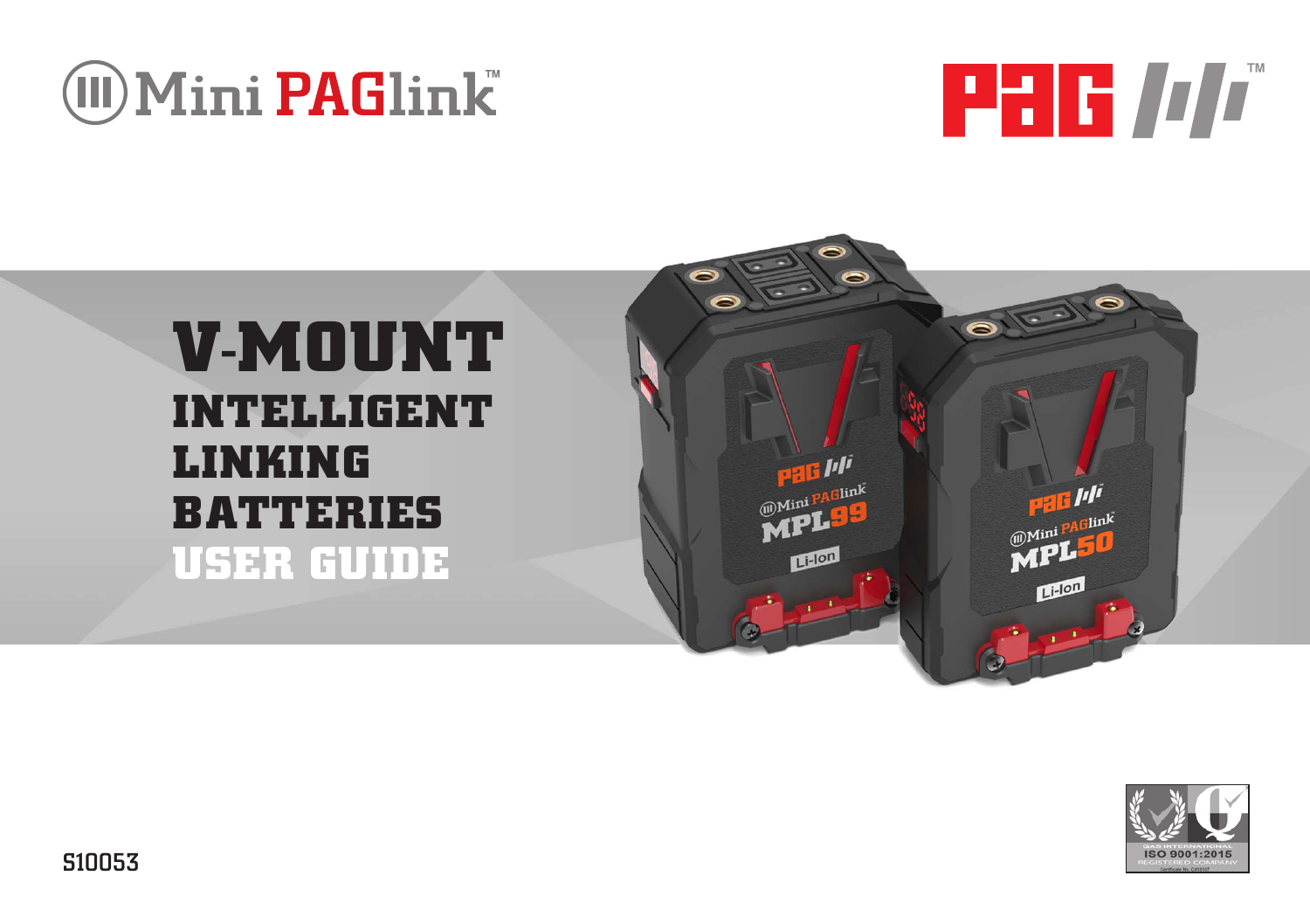#### **PAG Ltd.**

565 Kingston Road London SW20 8SA United Kingdom

E: sales@paguk.com T: +44 (0)20 8543 3131 www.paguk.com

#### **Disclaimer**

The information contained in this document is correct at the time of publication. PAG Ltd. reserves the right to change specifications or product details without notification. Changes to product details will be incorporated in the next version of the document. PAG updates documents on a regular basis.

#### **Trademarks**

All PAG registered trademarks are the property of PAG Ltd. All third party trademarks are acknowledged as such.

Patents Apply: paguk.com/patents

Copyright ©2021 PAG Ltd. All rights reserved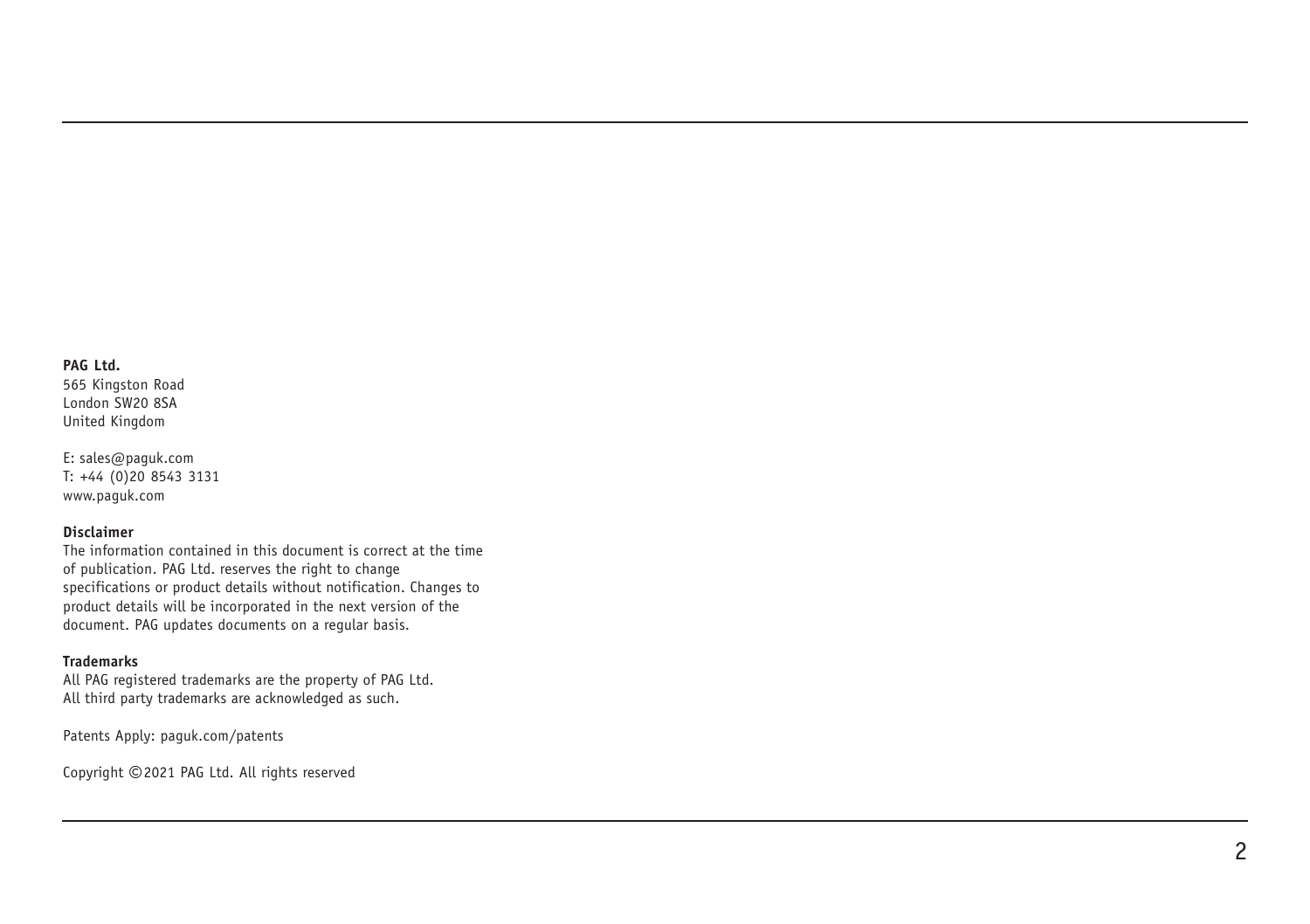# **WMini PAGlink**

*A User Guide for Mini PAGlink V-Mount Intelligent Linking Batteries.*

*Please read the important safety information and instructions before using your battery.*

|                         | <b>CLICK ON A SECTION</b>          | <b>PAGE</b>    |
|-------------------------|------------------------------------|----------------|
| $\overline{\mathbf{1}}$ | <b>Introduction</b>                | $\overline{4}$ |
| $\overline{2}$          | Specification                      | $\overline{1}$ |
| $\overline{3}$          | Charging                           | 8              |
| $\overline{4}$          | <b>Discharging</b>                 | $\overline{9}$ |
| $\overline{5}$          | <b>Storage</b>                     | 10             |
| $\underline{6}$         | <b>Battery Linking Features</b>    | 11             |
| $\overline{1}$          | Run-Time, Capacity & Data Display  | 14             |
| <u>8</u>                | <b>Battery Outputs</b>             | 16             |
| $\overline{6}$          | <b>Battery Protection Features</b> | 17             |
| 10                      | <b>Safety Information</b>          | <u>18</u>      |
| 11                      | Servicing                          | <u>19</u>      |
| 12                      | Recycling                          | <u>21</u>      |
| 13                      | Guarantee                          | 22             |
| <u> 14</u>              | <b>Air Transport</b>               | 23             |
|                         |                                    |                |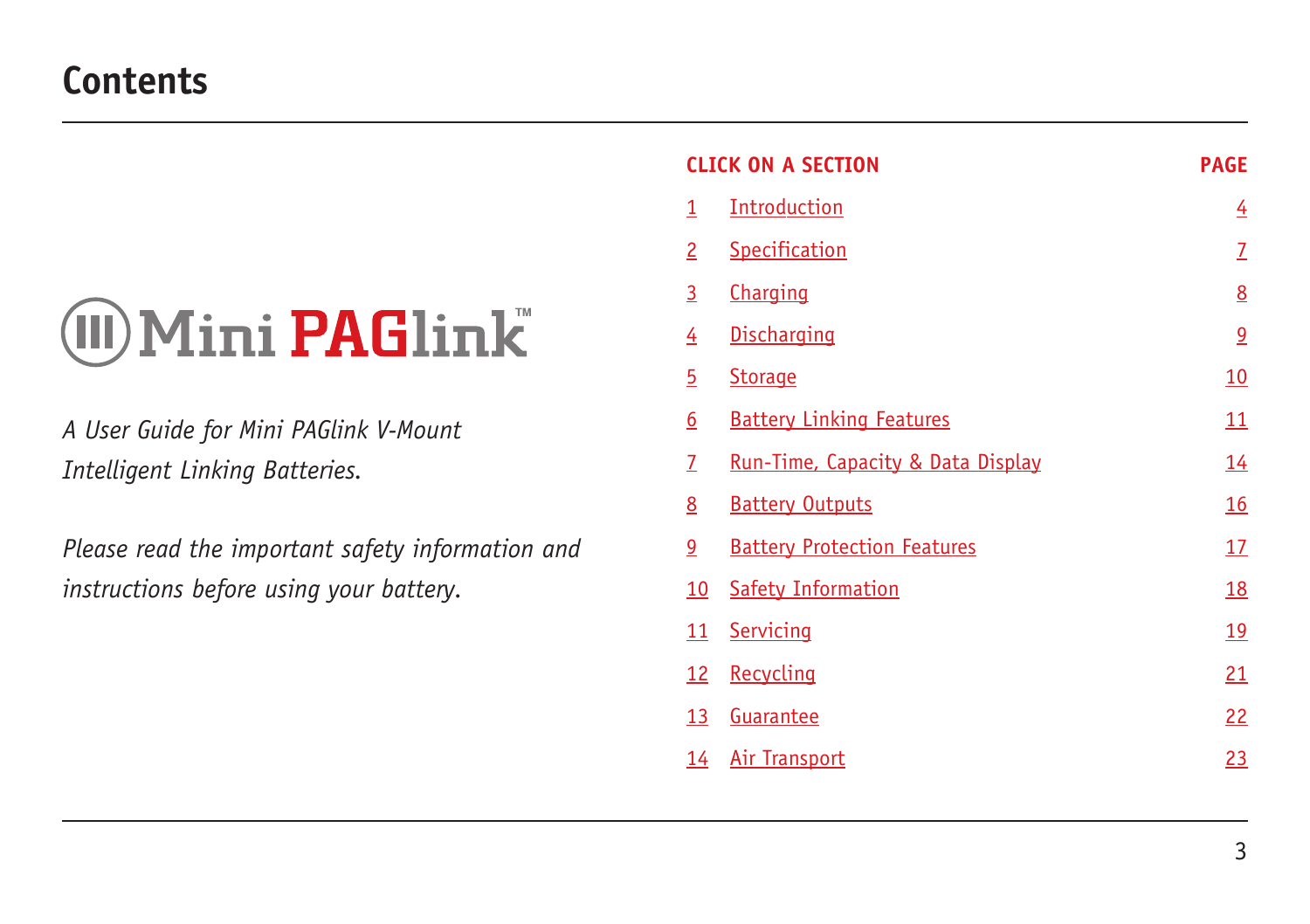### <span id="page-3-0"></span>**1. Introduction**

#### **1.1 Models covered by these instructions:**

| Model No. | Name  | Capacity | Mount   |
|-----------|-------|----------|---------|
| 8141      | MPL50 | 50Wh     | V-Mount |
| 8241      | MPL99 | 99Wh     | V-Mount |

- **1.2** Mini PAGlink V-Mount batteries are designed to be compatible with the Sony V-Mount battery plate.
- **1.3** They feature all the benefits of PAGlink intelligent linking technology combined with a reduced form factor and increased durability.
- **1.4** They are available in 2 flight-friendly capacities: 50Wh and 99Wh. Batteries can be linked to create greater capacities on location, allowing you to travel with all the power you need.
- **1.5** The unique PAGlink technology allows up to 10 batteries to be linked for charge or discharge, regardless of their rated capacity or their state-of-charge. The MPL50V and MPL99V can be linked with each other for charge or discharge.
- **1.6** The batteries can be used as a single power source for smaller camcorders and their accessories. In this application they replace a multitude of incompatible batteries. However, they can also be used to power larger cameras and other production equipment, such as monitors.

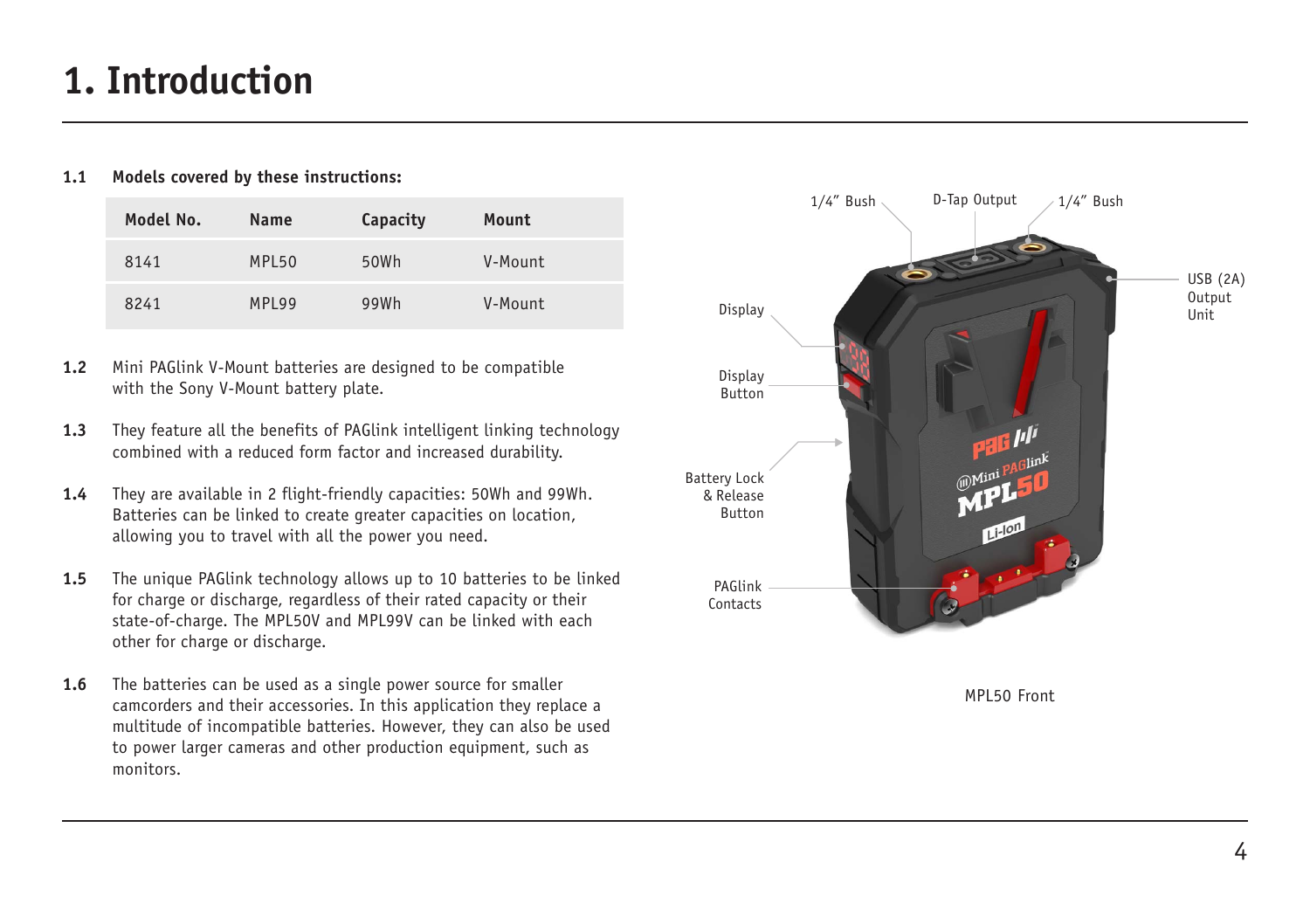# **1. Introduction**

- **1.7** The batteries feature built-in D-Tap outputs (12V) and a replaceable USB output unit (5V 2A) that can be swapped for Lemo, Hirose or D-Tap output units, already available for the Gold Mount PowerHub.
- **1.8** These smaller, lighter batteries allow you to control the capacity and weight of your power source to suit the application: 1 battery is ideal for handheld applications, 2 or more linked batteries provide longer run-time or an increased current draw of up to 12A, ideal for powering multiple accessories. Current is delivered using superior, high-current pin contacts.
- **1.9** PAGlink allows seamless hot-swapping for continuous power, or the ability to add another battery just to keep shooting, which means no more time-wasting camera reboots.
- **1.10** Simultaneous discharge from linked batteries means no dead weight on your camera. Sharing the current load extends overall battery life to provide a better return on investment. Both the MPL50 and MPL99 batteries are guaranteed for 2 years.
- **1.11** The PAGlink technology will automatically select the most suitable batteries for discharge, according to their charge status. Batteries do not discharge into each other. The system ensures that the maximum linked output is kept to a safe level.
- **1.12** The intelligent PAGlink batteries manage their own charging safely and efficiently, and can be charged, whilst linked, using PAGlink chargers, as well as other reputable manufacturer's V-Mount Li-Ion chargers, for maximum versatility and economic integration.



MPL50 Back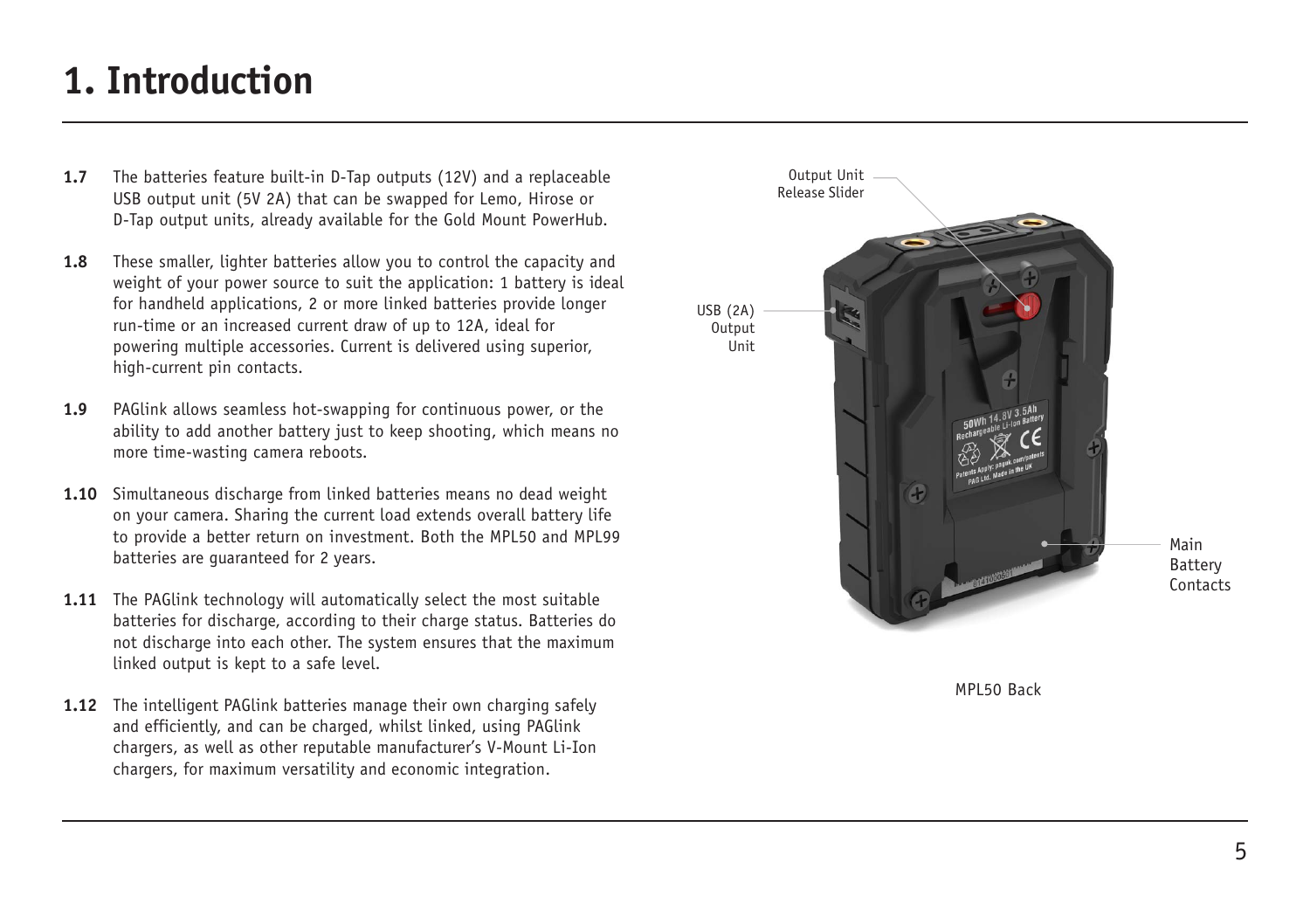# **1. Introduction**

- **1.13** Batteries in any state of charge can be linked for charging, in multiples of 10 or fewer. During charging, the least-charged batteries are given priority. When the batteries reach a similar state of charge, they will charge simultaneously. The charge status of each battery is shown on its individual display.
- **1.14** The batteries feature an ergonomic design and a 'soft-touch' coated protective band for safer handling and increased durability.
- **1.15** 1/4" bush inserts have been incorporated to enable the mounting of accessories to individual or linked batteries.
- **1.16** The battery display provides remaining run-time, on-load, in 1 minute increments, for the total of all linked batteries. It shows remaining capacity for each individual battery in 1% increments, at any time. It also provides useful data, such as the number of charge/discharge cycles, to assist with battery management.
- 1.17 They will automatically detect and adapt to camera data systems that allow batteries to provide capacity information in the viewfinder/LCD.
- **1.18** The batteries feature a fully-serviceable, modular construction that allows authorised replacement of the cell-pack whilst maintaining conformity with UN standards and IATA air transport regulations. The battery cases and internal electronics can be reused in the interest of greater sustainability.
- **1.19** The battery firmware can be updated easily by the customer, via external contacts, using an update tool provided by PAG.
- **1.20** PAG's patented intelligent battery linking technology remains far in advance of any other camera battery system available today.
- **1.21** PAG Li-Ion batteries are tested by Intertek Group plc to UN 38.3 standard in compliance with IATA Air Transport regulations.

[Patents Apply: paguk.com/patents](https://www.paguk.com/patents)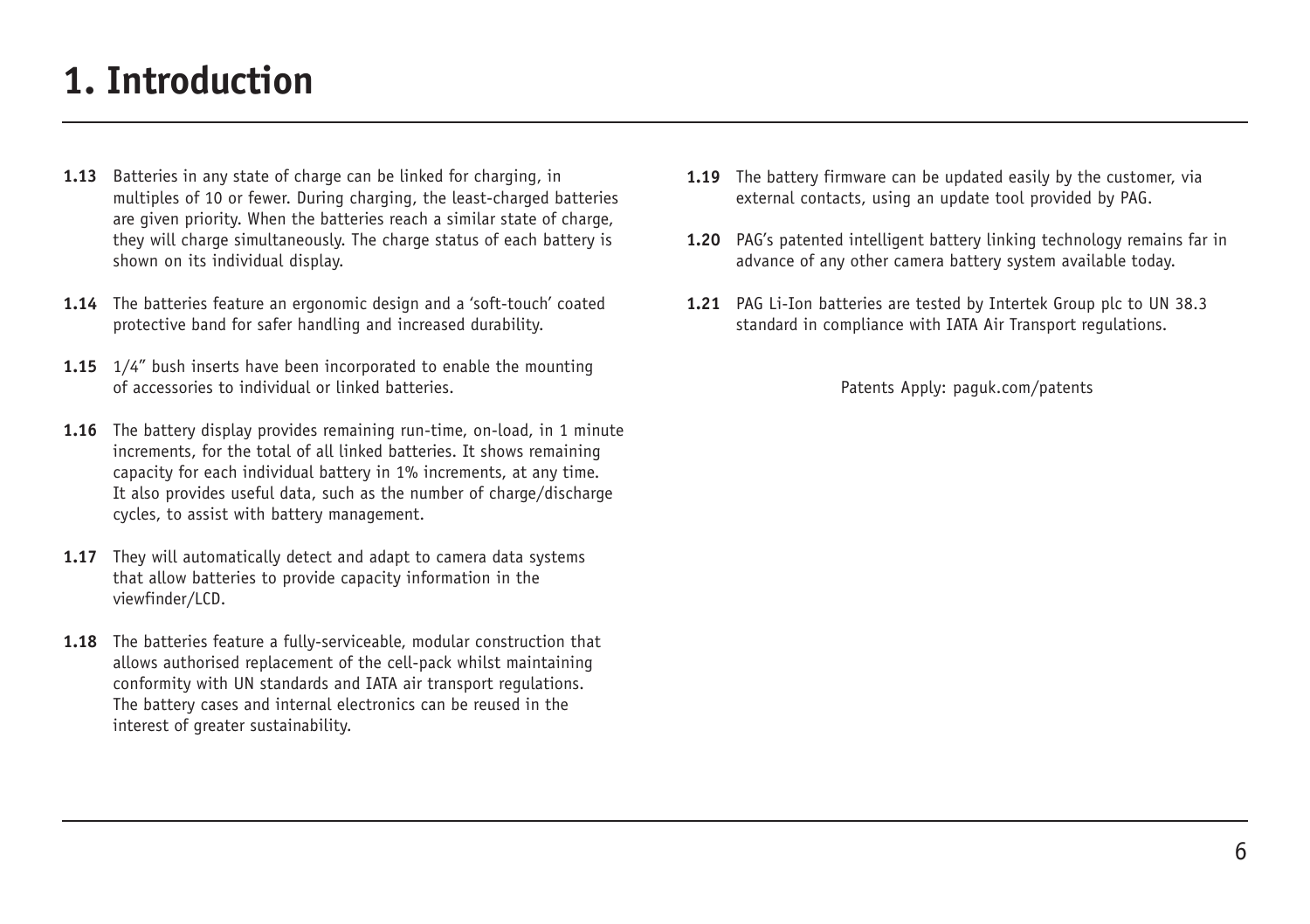# <span id="page-6-0"></span>**2. Specification**

### **2.1 Cell Technology:**

Premium-grade Lithium-Ion sealed rechargeable cylindrical cells.

### **2.2 Capacity:**

**Model 8141:** 50 Watt-hours (nominal 3.5 Ampere-hours).

**Model 8241:** 99 Watt-hours (nominal 6.7 Ampere-hours).

#### **2.3 Voltage:**

14.8V nominal.

### **2.4 Output Current:**

The rated maximum continuous output current for an individual 50Wh battery is 8A, and for a 99Wh battery it is 10A. Two or more linked batteries of any rated capacity, in a similar state of charge, will deliver an increased continuous current of up to 12A.

### **2.5 Fixed D-Tap Outputs:**

12V (unregulated), designed for powering camera accessories. Model 8141 MPL50G features 1 built-in D-Tap output. Model 8241 MPL99G features 2 built-in D-Tap outputs.

### **2.6 Removable USB Output:**

Each battery incorporates 1 removable USB output unit, 5V regulated, 2A continuous, 3A peak. The unit can be removed and replaced with a Hirose (4-pin), Lemo (2-pin), D-Tap or a 2.1mm DC output unit. These are available individually from PAG or its resellers. They are the same

interchangeable output units available for the Gold Mount PAGlink PowerHub Model 9712.

### **2.7 Temperature Range:**

### Charging:<br>0°C to +45°C

Optimum  $+10$  to  $+40^{\circ}$ C +32°F to +113°F Optimum +50°F to +104°F

### **Discharging:**

-20°C to +50°C Optimum +10°C to +40°C -4°F to +122°F Optimum +50°F to +104°F

**Storage:** +10°C to +30°C (+50°F to +86°F).

### **2.8 Overall Dimensions (L x W x H):**

**Model 8141 MPL50V**: 109mm (4.3") x 87mm (3.4") x 31mm (1.2")

**Model 8241 MPL99V**: 109mm (4.3") x 87mm (3.4") x 50mm (2.0")

#### **2.9 Weight:**

**Model 8141 MPL50V:** 360g (12.7oz) approx.

**Model 8241 MPL99V:** 590g (21oz) approx.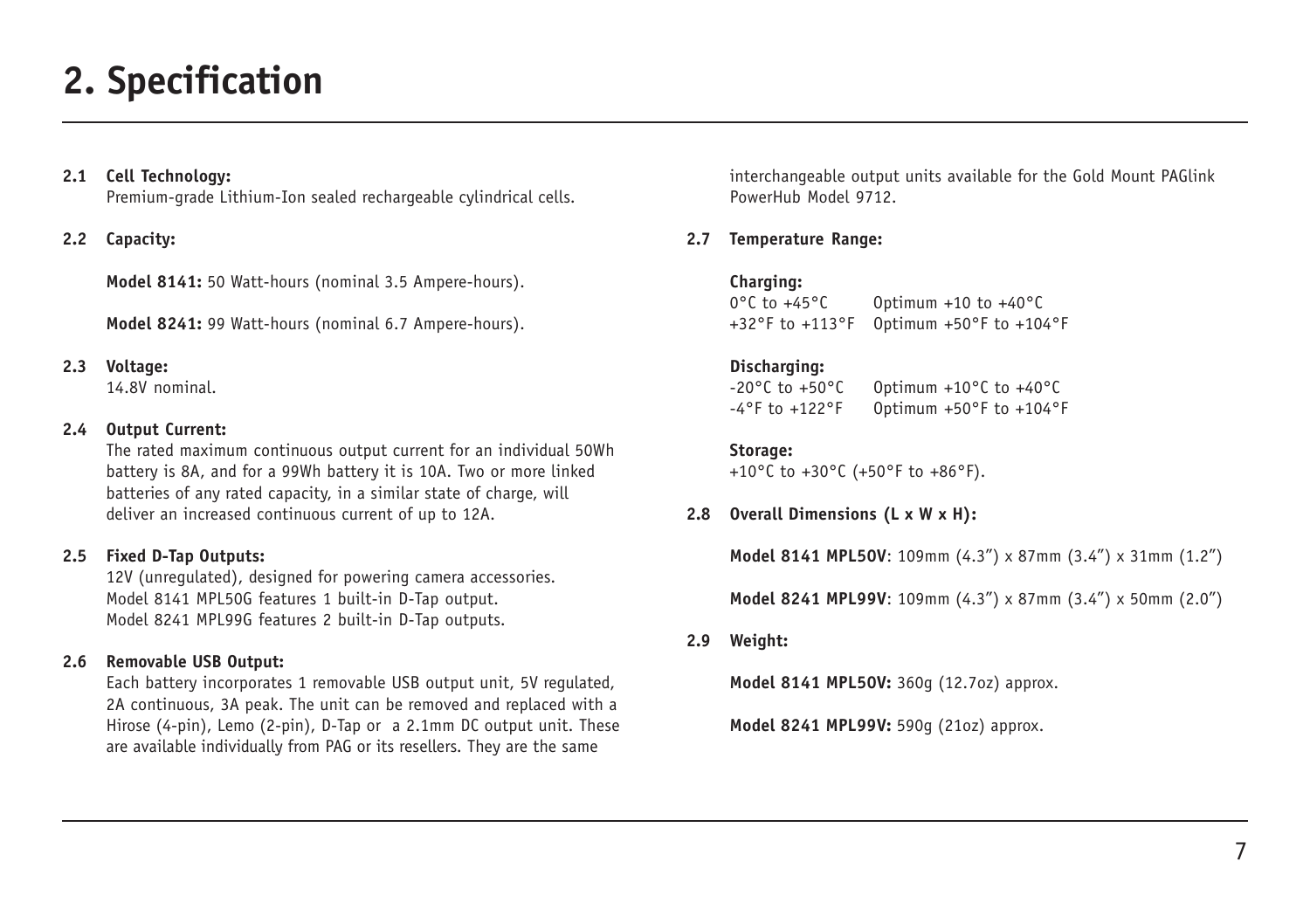# <span id="page-7-0"></span>**3. Charging**

- **3.1** IMPORTANT: READ THE CHARGER HANDBOOK BEFORE ATTEMPTING TO CHARGE THE BATTERY.
- **3.2 NOTE: The battery is put into 'ship mode' prior to transit. It can be activated by connecting it to a charger that is powered-up, or by linking it to a battery that is already active.**
- **3.3** Mini PAGlink batteries can be charged individually or linked, regardless of their capacity or state of charge. They can be partially charged and discharged without suffering any damaging effects.
- **3.4** Up to 10 Mini PAGlink batteries can be linked for charging on each position. The least-charged batteries are given priority until all the batteries are within 20% state-of-charge, when they will all be fullycharged simultaneously. If you connect only one battery to the charger it will receive all the current, and charge in the quickest possible time. The following PAGlink chargers can be used:

| 9707  | PAGlink PL16 Charger  | 2-positions, 10 batteries on each                       |
|-------|-----------------------|---------------------------------------------------------|
| 9711  |                       | PAGlink PL16+ Charger 4-positions, 10 batteries on each |
| 9713V | PAGlink Micro Charger | 1-position, 10 batteries in total                       |

Sony and older PAG V-Mount chargers will charge linked batteries to 100% if they are within 40% state-of-charge of each other to begin with. You can charge the most-discharged batteries individually until they are within 40% of the others and then link them up for a 100% charge.

**3.5 Charge Times:** From fully-discharged to fully-charged:

| Capacity | <b>PL16</b> | Micro Charger |
|----------|-------------|---------------|
| 50Wh     | 01:15       | 02:00         |
| 100Wh    | 01:30       | 04:00         |
| 200Wh    | 03:00       | 08:00         |
| 300Wh    | 04:45       | 12:00         |
| 400Wh    | 06:00       | 16:00         |
| 600Wh    | 09:00       | 24:00         |
| 800Wh    | 12:00       |               |
| 1600Wh   | 24:00       |               |

Each charging position of the PL16 charger receives the same current simultaneously and it is better to spread batteries evenly across both channels to achieve the fastest charge time. Batteries that have a similar state-of-charge should also be stacked together for the most efficient use of power.

- **3.6** Mini PAGlink batteries display their individual status during charging on their built-in display.
- **3.7** The batteries incorporate a temperature sensor which will inhibit charging if their temperature is below 0°C. See **Specification** for the charging temperature range.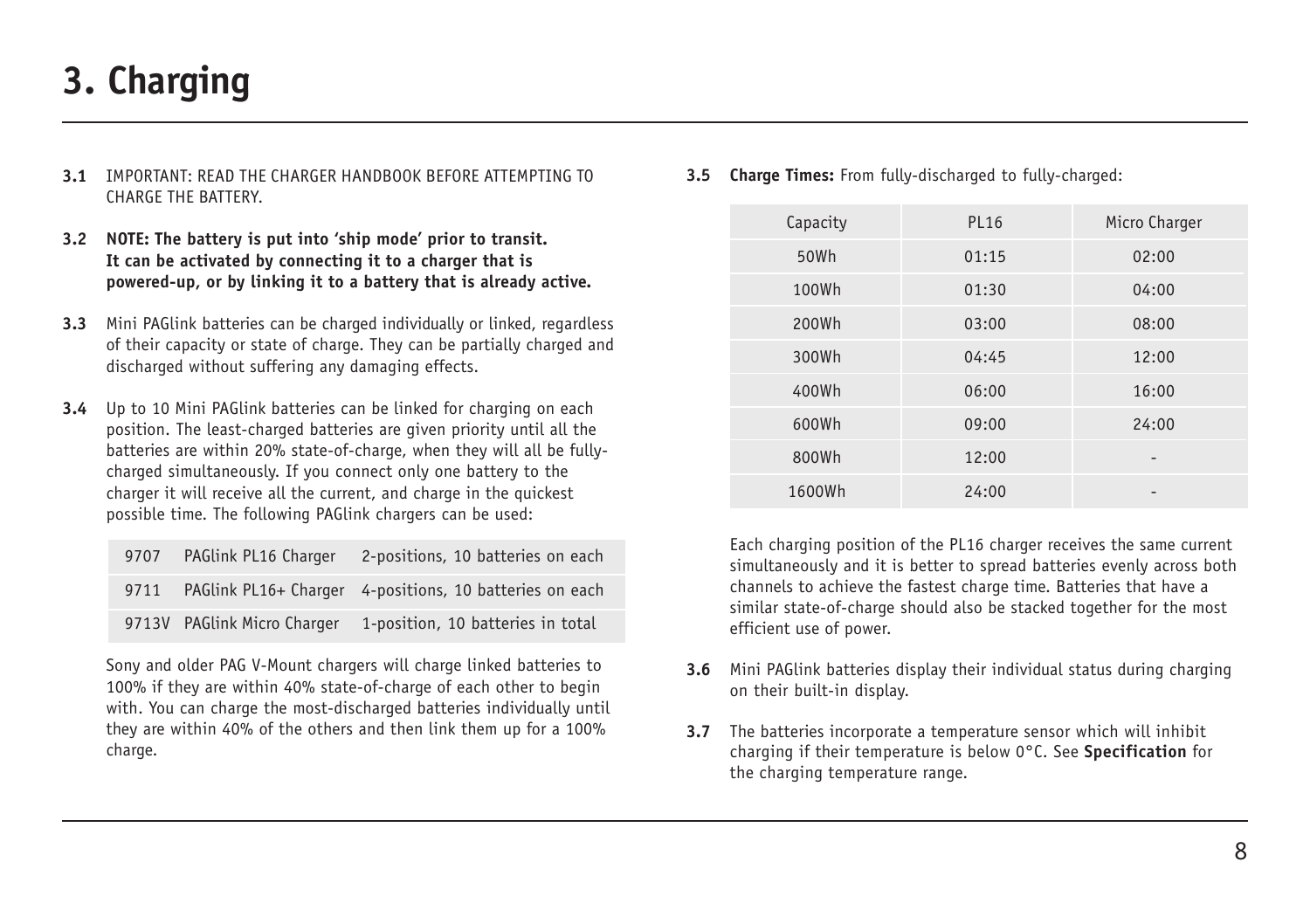# <span id="page-8-0"></span>**4. Discharging**

- **4.1** Mini PAGlink batteries can be discharged individually or linked. The batteries can be in any state of charge for linked discharging. The maximum number of PAGlink batteries that may be linked has been limited to 10. If more than 10 batteries are linked, the management system will shut-down the supply, and no current will flow.
- **4.2** Where total continuous consumption is above 8A, two or more batteries, of any rated capacity, should be linked. This will increase the maximum continuous discharge current to 12A, provided the batteries are in a similar state of charge. Sharing the current load across multiple batteries prolongs individual battery life and provides a better return on investment.

#### *[See Section 6 Battery Linking Features.](#page-10-0)*

- **4.3** The batteries incorporate a precision, fixed, end-of-discharge cutoff, set to 12.5V, as measured by the battery. This cutoff will only operate if the battery capacity is less than 5%, eliminating unwanted operation due to high current and low battery temperature.
- **4.4** The batteries incorporate a current limit of 8A for an individual 50Wh battery, 10A for an individual 99Wh battery, and 12A for linked batteries of any rated capacity. Consumption above this for more than 5 seconds will trigger the over-current protection, turning the battery output off. It can be recovered by simply removing it from the load and pressing the display button, provided the battery still retains some charge.
- **4.5** The batteries may be discharged within the temperature range -20°C to +50°C, but for optimum performance, +10°C to +40°C is recommended. The operating time will be shorter in conditions of low temperature, and discharging will be electronically inhibited if the battery temperature is below -20°C.
- **4.6** When the battery has been discharged at a high rate it will become warm, and it is advisable to let it cool before charging it.
- **4.7** When not in use, batteries should be kept in an **unlinked state** to ensure a lower self-discharge rate.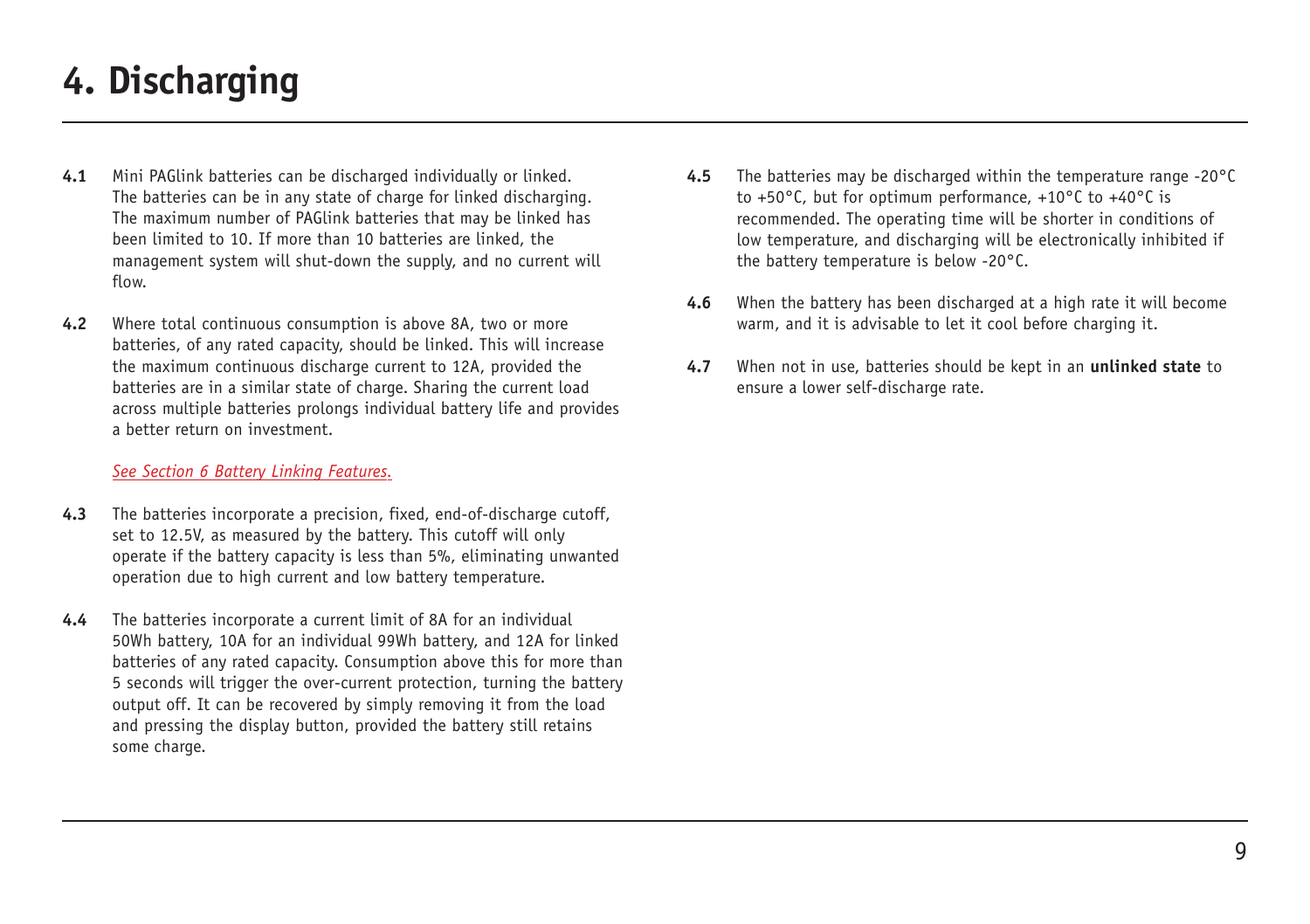### <span id="page-9-0"></span>**5. Storage**

- **5.1** It is important to note that frequent use is the best practice for Li-Ion batteries, in preference to storing them for long periods.
- **5.2** In the short term, batteries can be left safely stacked on a charger until they are required. The charger will only top-up the battery when it sees that it can accept more charge.
- **5.3** If the batteries are not going to be used for a number of weeks then they should be removed from the charger and stored, unlinked, in a half-charged state, at normal room temperature. NOTE: Leaving batteries unused, in a fully-discharged or fully-charged state should be avoided. Batteries can be put into **'ship mode'** by viewing the software version (Sft) on the display menu *[\(see page 15\).](#page-14-0)* This greatly reduces the rate of self-discharge.

After 14 days of inactivity, a Mini PAGlink battery will automatically enter 'ship mode'. It can be reactivated by connecting it to a charger that is powered-up, or by linking it to a battery that is already active.

- **5.4** For long-term storage, ensure that the batteries are unlinked and in 'ship mode'. Keep them in a cool, dry place at a temperature between +10°C and +30°C (+50°F to +86°F). Long-term storage outside of this temperature range may reduce the batteries' life. During storage, it is best to cycle the batteries (full-discharge and charge) at least once every 4 to 6 weeks.
- **5.5** After storage it is advisable to fully-charge batteries before use.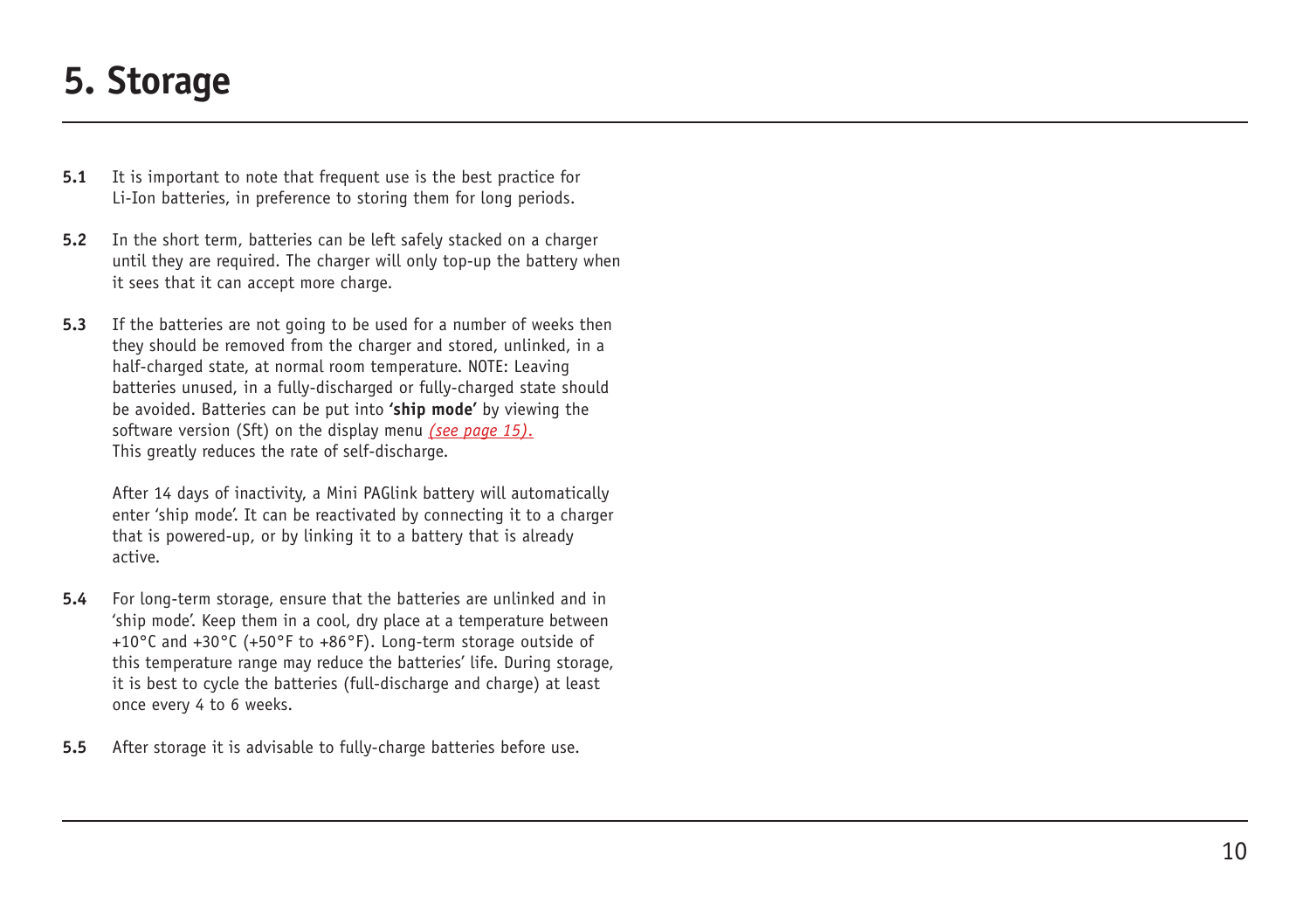# <span id="page-10-0"></span>**6. Battery Linking Features**

### **6.1 Linking Batteries:**



To link batteries, align the V-shaped connector on the rear of a battery with the V slot on the front of another. Slide the front battery down until you hear a click and the battery's red locking release button, on the left side, pops out.



... & PULL THE FRONT BATTERY UP

To unlink batteries, grip the rear battery firmly, hold-in the front battery's red locking/release button, then pull the front battery up and away.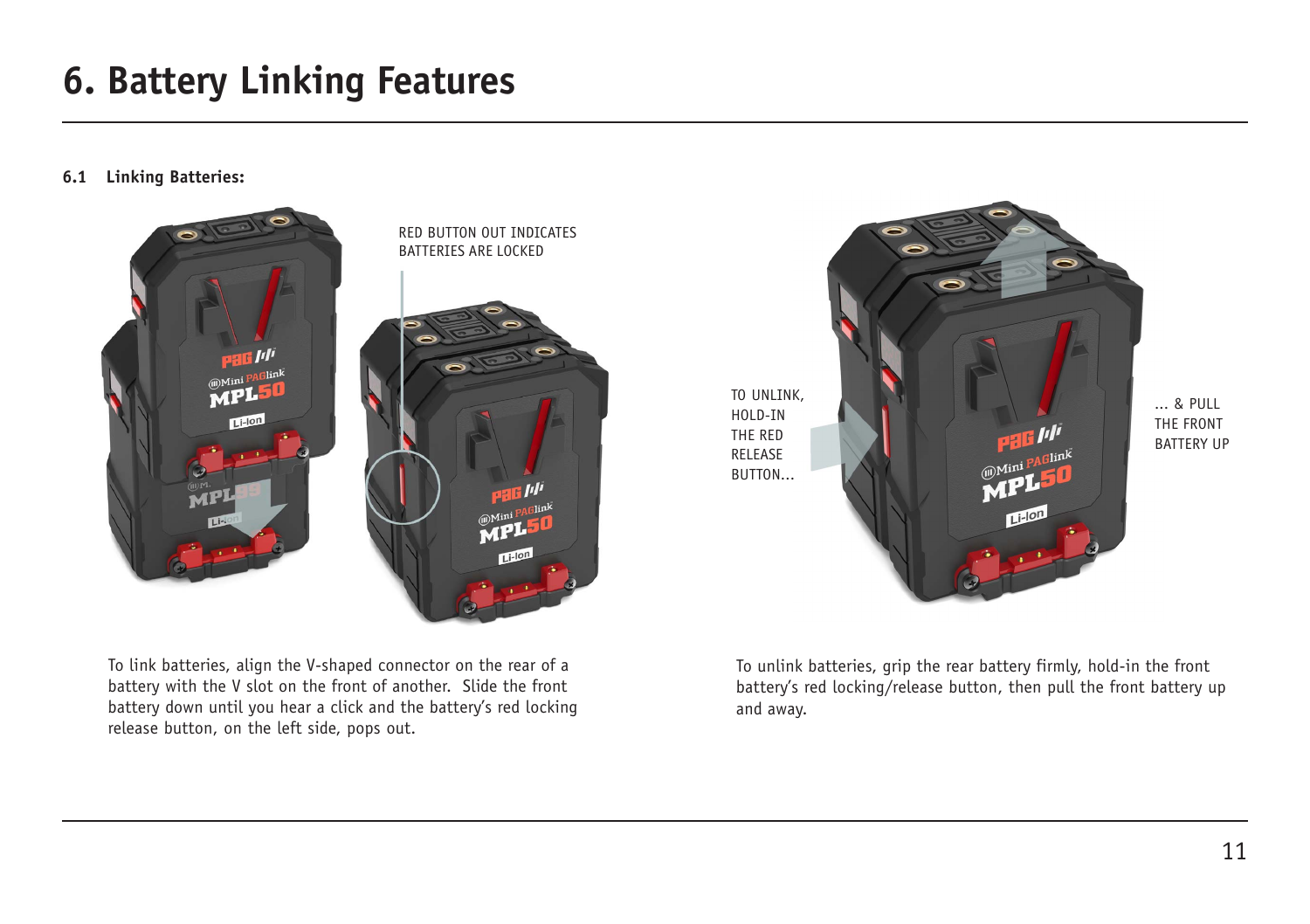# **6. Battery Linking Features**

**6.2** PAGlink enables you to link batteries and discharge them simultaneously as well as individually. Instead of leaving your spare battery in the camera bag you can start your day's shooting with 2 linked batteries on your camera and experience a number of benefits.

Linking batteries combines their capacities into one large power source that you can unlink, and fly with legally. Individual Li-Ion batteries that have capacities greater than 160Wh are banned from passenger aircraft.

The combined capacity extends the run-time of your camera set-up. Two linked 50Wh batteries will provide 100Wh; a 50Wh and a 99Wh battery linked will provide 149Wh; two 99Wh batteries will provide 198Wh.



Linking batteries increases the maximum continuous current draw capability to 12A, provided the batteries linked are in a similar state of charge (within 20%). Individually, the MPL50 battery will provide up to 8A, and the MPL99 will provide up to 10A.

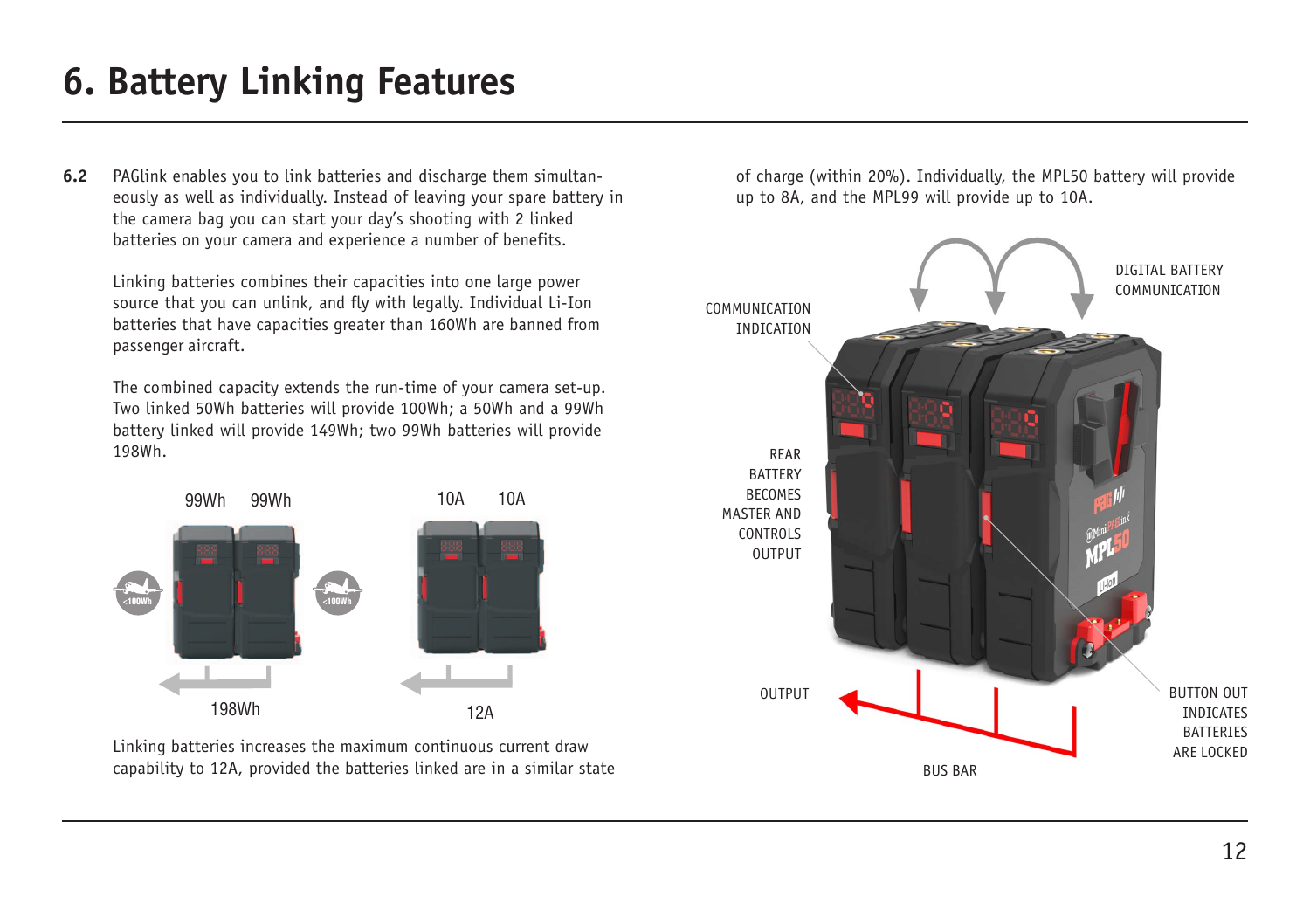# **6. Battery Linking Features**

The maximum number of PAGlink batteries that may be linked has been limited to 10. If more than 10 batteries are linked, the management system will shut-down the supply, and no current will flow.

Linked batteries form a network which allows communication between batteries, ensuring that a safe protocol is followed under all circumstances. The PAGlink management system elects the battery with one or more connected to its front contacts to be the 'master' and ensures that this battery is always active (but not necessarily delivering current). The system makes the most efficient use of the energy available.

Fully-charged batteries discharge together sharing the current demand and delivering power via a bus bar. This is intelligent linking.

NOTE: The rear battery does not fully-discharge first, followed by the battery connected directly to the camera.

NOTE: The rear battery does not discharge into the front battery.

Batteries are electronically added to, or subtracted from the bus bar, to deliver the current required. The status of individual batteries and total run-time can be viewed via the battery displays. The total available capacity is displayed automatically in the viewfinder/LCD, when the camera has a compatible data system and has been set-up to recognise the battery.



As long as the 'master' remains connected, batteries may be added to or removed from the stack in order to achieve continuous running. Batteries can be 'hot-swapped' regardless of their rated capacity or state-of-charge. This is one of the foremost technological achievements of PAGlink. Current delivery will remain at 10A while there is a large difference in individual battery capacity (>20%). The rear battery will be prioritised to deliver power until the batteries are within 20% SoC. They will then start to discharge together again, and it will be possible to draw more current.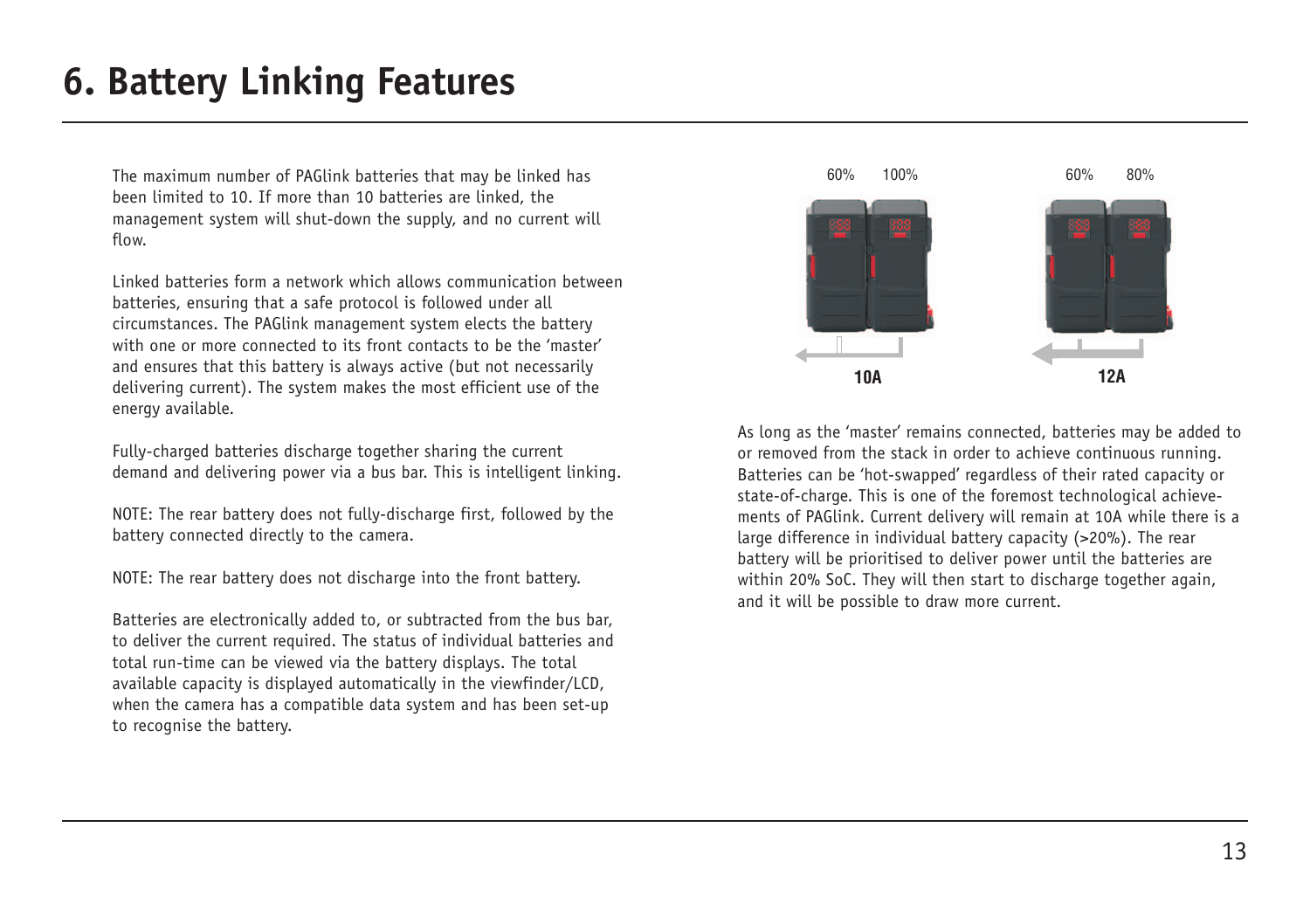# <span id="page-13-0"></span>**7. Run-Time, Capacity & Data Display**

### **7.1 The Battery Display:**

The battery is able to display a numeric run-time prediction against load, and charge status as a percentage.



When connected to a camera that is turned-on two presses of the battery's display button will show a predicted **run-time** against the given load, expressed in hours and minutes.

When batteries are linked the run-time displayed relates to the **total** for the connected batteries. 3 button presses will keep the run-time information on display until the camera is turned-off, or until you press the display button again. If the predicted run-time is more than 9hrs 59mins, the display will not provide a figure.



A single button press of the display, off or on-load, shows a percentage figure of **available capacity**. When the batteries are linked this figure still relates to the battery's individual capacity.



When individual battery capacity drops below 5% the display will indicate that the battery should be charged, as shown.

### **7.2 Display Data Output:**

Data stored in the battery's microprocessor can be revealed using the battery display:







Press display button x3 in 1 sec intervals & hold for data mode

Release to see 1st menu item: 'Pd' (voltage)

Press & hold for 3 seconds to see voltage reading





Press without holding for 2nd menu item

Press & hold for temperature in degrees celsius



Press twice without holding for 3rd menu item



Press & hold for number of charge/ discharge cycles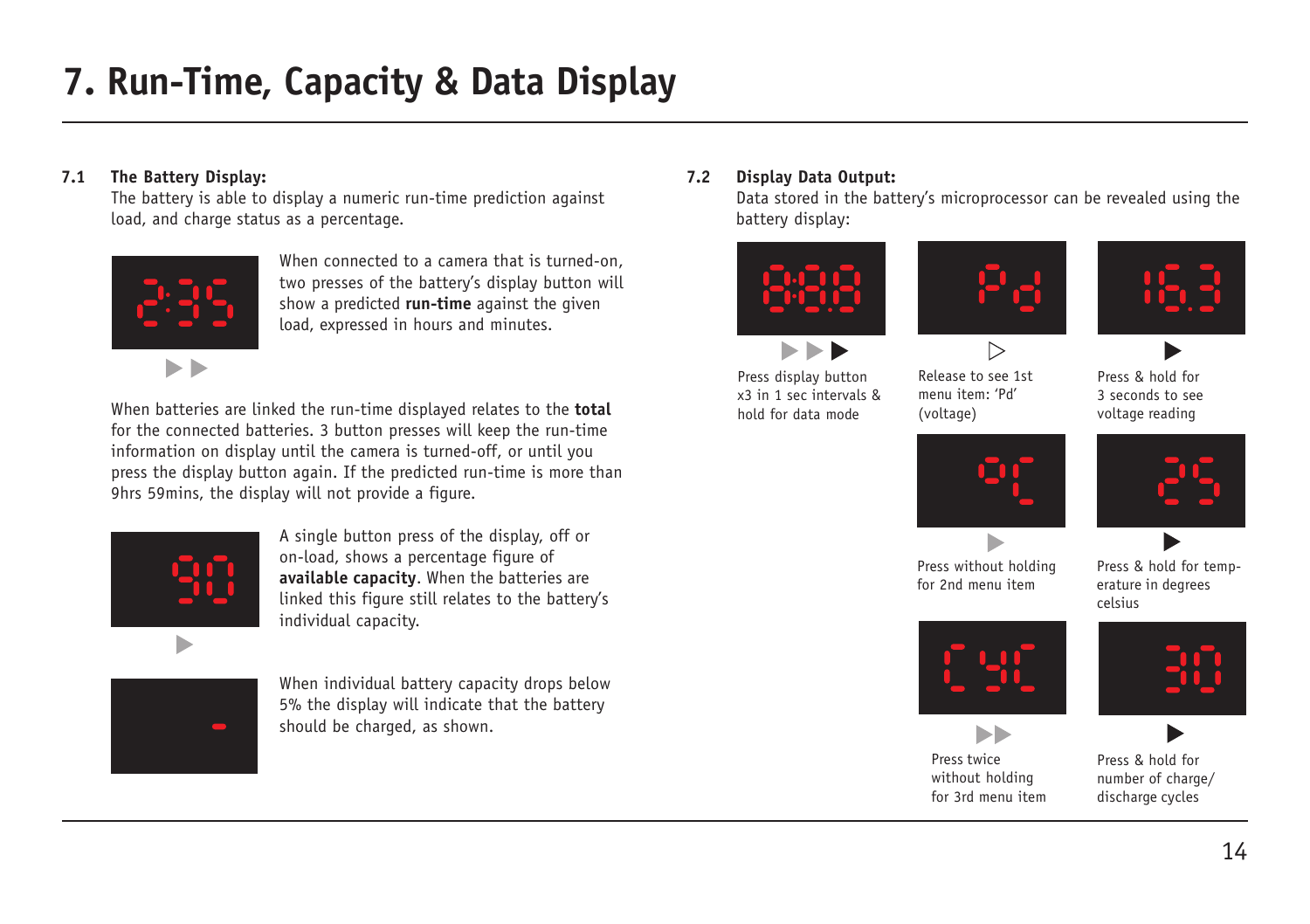# <span id="page-14-0"></span>**7. Run-Time, Capacity & Data Display**





**ND** Press x3 without holding for software version

Press & hold for version number...

...which appears in 2 parts indicating version 2.0

After selecting to view the software version number, the battery will enter **Ship Mode** automatically. Ship Mode reduces battery selfdischarge and can be used when you are going to store or ship your batteries. To exit Ship Mode, link the battery to another active battery or connect it to a charger that is powered-up.



**NDN** 



Press x4 without holding for computer reset

Press & hold to perform reset. Do not release until 3 lines disappear

Reset reverts the battery to its power-on state.

### **7.3 In-Viewfinder Battery Status**

Battery state-of-charge can be shown as a percentage of available capacity in the viewfinder/LCD of cameras designed to accept this data. Different data standards are used by camera and battery manufacturers. Mini PAGlink batteries automatically adjust to support the following: SMB (Sony and Red), I2C (IDX), analogue 0V to 5V (Anton/Bauer).



When the batteries are linked, the data displayed is for the combined capacity available. If there are 2 linked batteries, one at 100% SoC and one at 60%, available capacity is 160% of 200%, which is equal to 80%. It will always display as a fraction of 100%. If both batteries were 100% the display would still say 100%.

If the data does not display, it could be because your camera has not been set-up to communicate with the battery, or the camera mount does not have the required contacts to deliver the information to the viewfinder/LCD. Certain manufacturers do not include the data pins in their V-Mount connectors.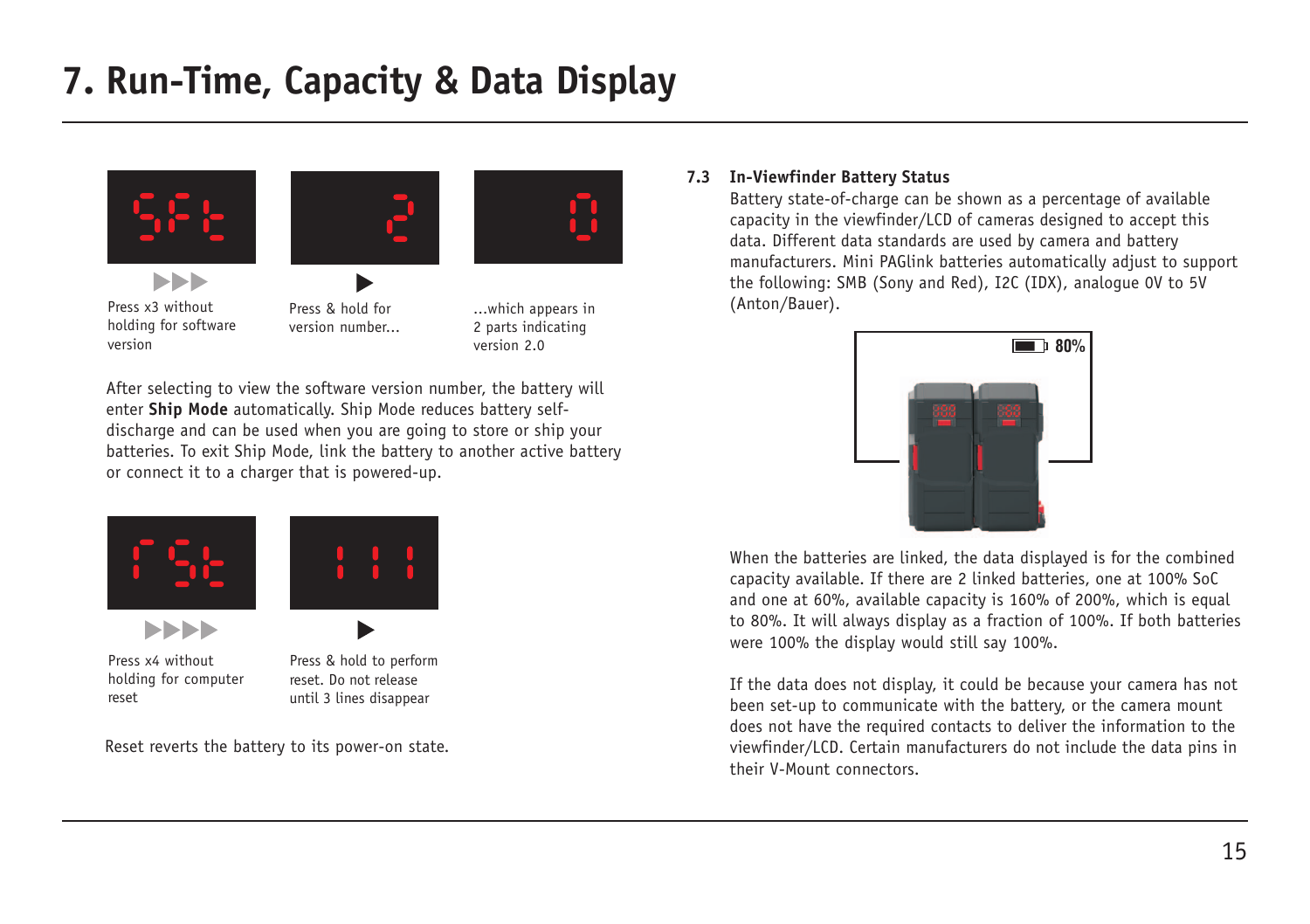# <span id="page-15-0"></span>**8. Battery Outputs**

**8.1** Mini PAGlink batteries feature built-in D-Tap outputs (unregulated) designed for powering 12V camera accessories. They also incorporate a USB output unit, regulated at 5V (2A), which is interchangeable with other output unit types: Hirose (4-pin), Lemo (2-pin) & D-Tap.



#### **REAR OF BATTERY**

To remove the USB output unit, push the release slider on the rear of the battery to the left. When the unit is protruding from the battery case it can be pulled-out easily. To fit a different output unit type, align the locator at the top of the output unit with locator in the port, and push-in the unit until a click indicates that it is secured.

**8.2 Output Units for Mini PAGlink batteries:**



D-Tap Model 9712D Hirose (4-pin) Model 9712H

Model 9712L

USB (5V 2A) Model 9712U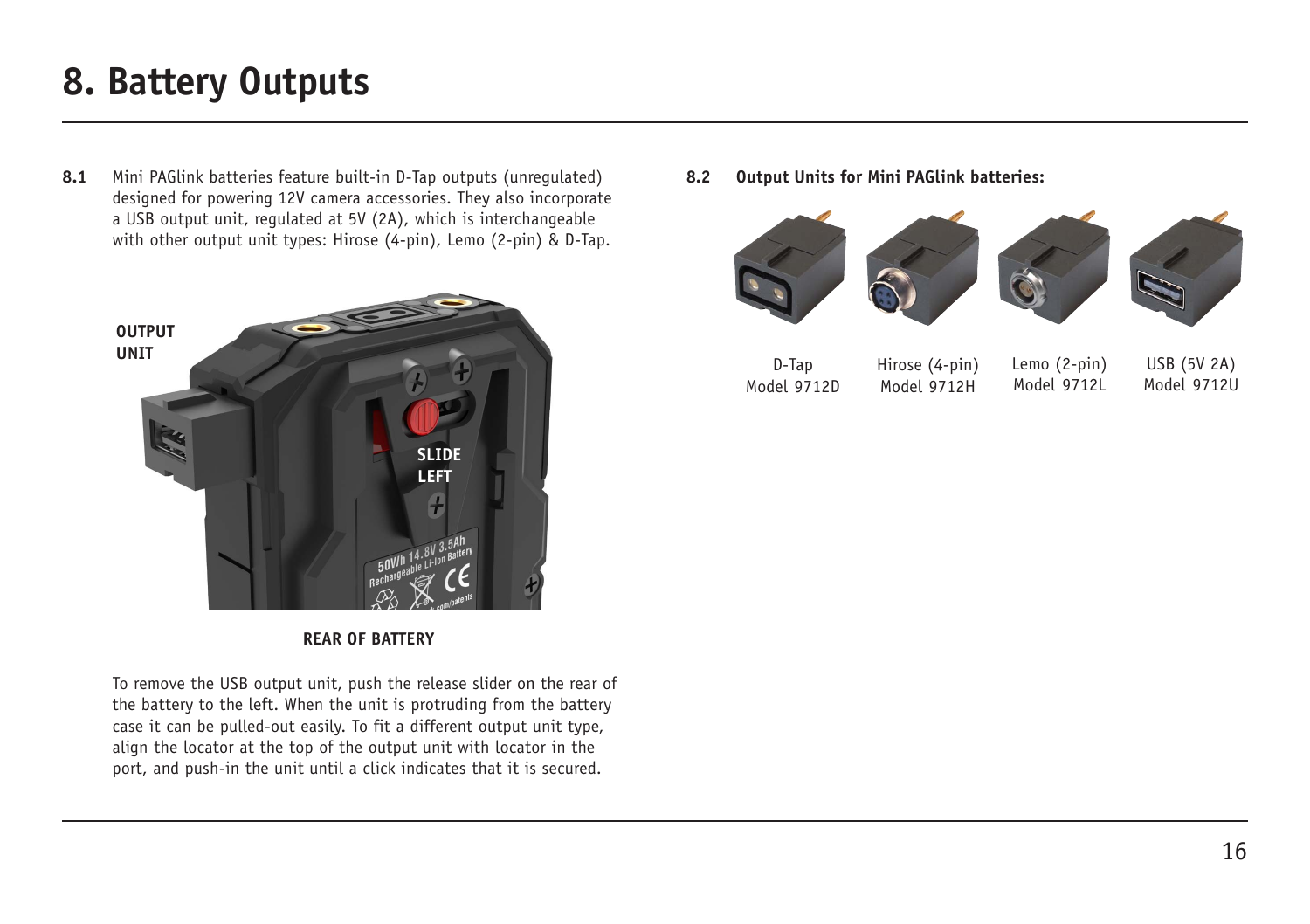### <span id="page-16-0"></span>**9.1 Over-Charge Protection**

Charging will be inhibited if the battery voltage exceeds a pre-set level.

### **9.2 Over-Discharge Protection**

When the battery voltage reaches 12.5V, discharging is inhibited.

### **9.3 Over-Current Protection**

If a single 50Wh battery is subjected to a current greater than 8A (10A for a 99Wh battery), but less than 15A, the output will be turned off after 5 seconds. If the current is greater than 15A, the output will be turned off immediately. In either case, the battery display will be inoperative and there will be no voltage available at the terminals. The battery can be reset by removing it from the load and pressing the display button.

### **9.4 Thermal Protection**

Software protection inhibits charging if the battery temperature is below 0°C. Return the battery to the charger when the battery temperature rises above 0°C.

Software protection inhibits discharging if the battery temperature falls to -20°C, or if it rises to +70°C. The output can be restored when the battery temperature becomes within the specified range by pressing the display button.

A thermal fuse is incorporated within the battery construction as a 'backstop' protection device, and this cannot be reset. In the unlikely event of this fuse operating, please contact PAG or your PAG reseller.

#### **9.5 Construction**

The battery cases consist of high-impact ABS injection mouldings, designed to protect the cells from impact damage. The battery has been drop-tested.

The circuits are coated, making them resistant to electrolyte and ensuring the operation of the electronic safety systems in the event of damage to the battery.

Internal wiring is rated for high current and high temperature, and is double-insulated for added safety and protection.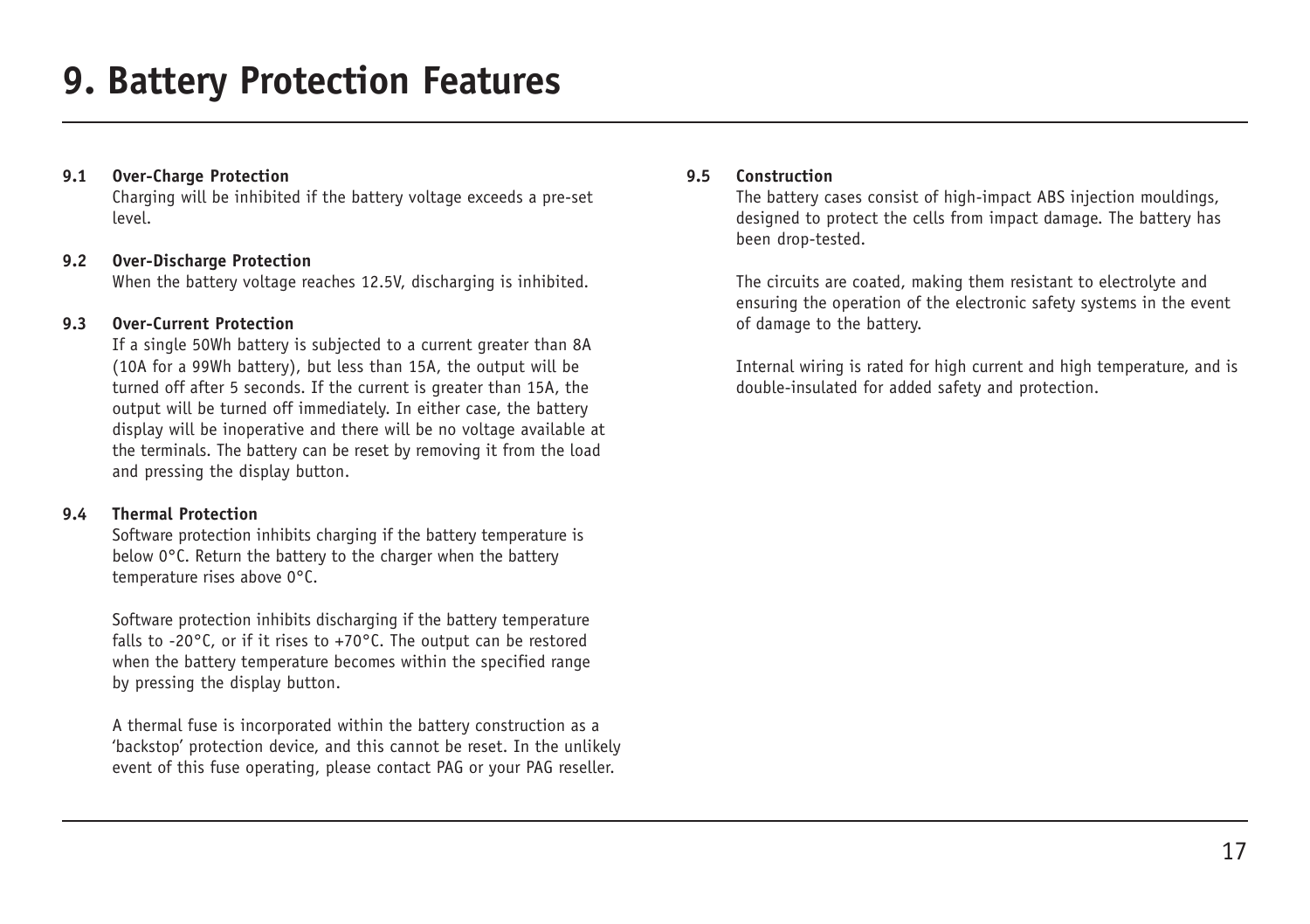### <span id="page-17-0"></span>**10.1 PLEASE READ THESE IMPORTANT SAFETY INSTRUCTIONS BEFORE USING THE BATTERY AND RETAIN THEM FOR FUTURE REFERENCE.**

When used correctly, Lithium-Ion batteries are a rugged and safe method of storing power. However, incorrect treatment of the battery could present a hazard. In the interest of safety, and the protection of our environment, please read and observe the following health and safety information.

#### **WARNING:**



Do not drop, throw, puncture, crush or incinerate the battery. Severe mechanical abuse of the battery could result in damage to the cells, and short-circuit internal to the battery. Li-Ion cells can deliver power at very high rates. Arcing, excessive heat and the liberation of combustible gas could result, with the potential for personal injury or ignition of adjacent flammable materials.

Do not short-circuit the battery.

Keep the battery away from fires, strong sunlight and excessively hot environments.

Avoid getting the battery wet and do not use it if it has been immersed in water.

Do not attempt to disassemble the battery. Refer faults to authorised service personnel.

Do not continue to use the battery if there is any change in the appearance of the casing.

**CAUTION:**



The battery electrolyte is an alkaline solution, which can cause chemical burns to human tissue. Leakage can occur as a result of severe damage to the battery. Wear protective gloves when handling all contaminated materials. In the event of contact with the skin, flood copiously with clean water. If significant amounts of electrolyte are involved, or if any has touched the eyes, seek immediate medical attention.



ELECTRIC SHOCK: This symbol appears where the information relates to the risk of electric shock.



WARNING: This symbol appears where the information relates to an issue of personal safety.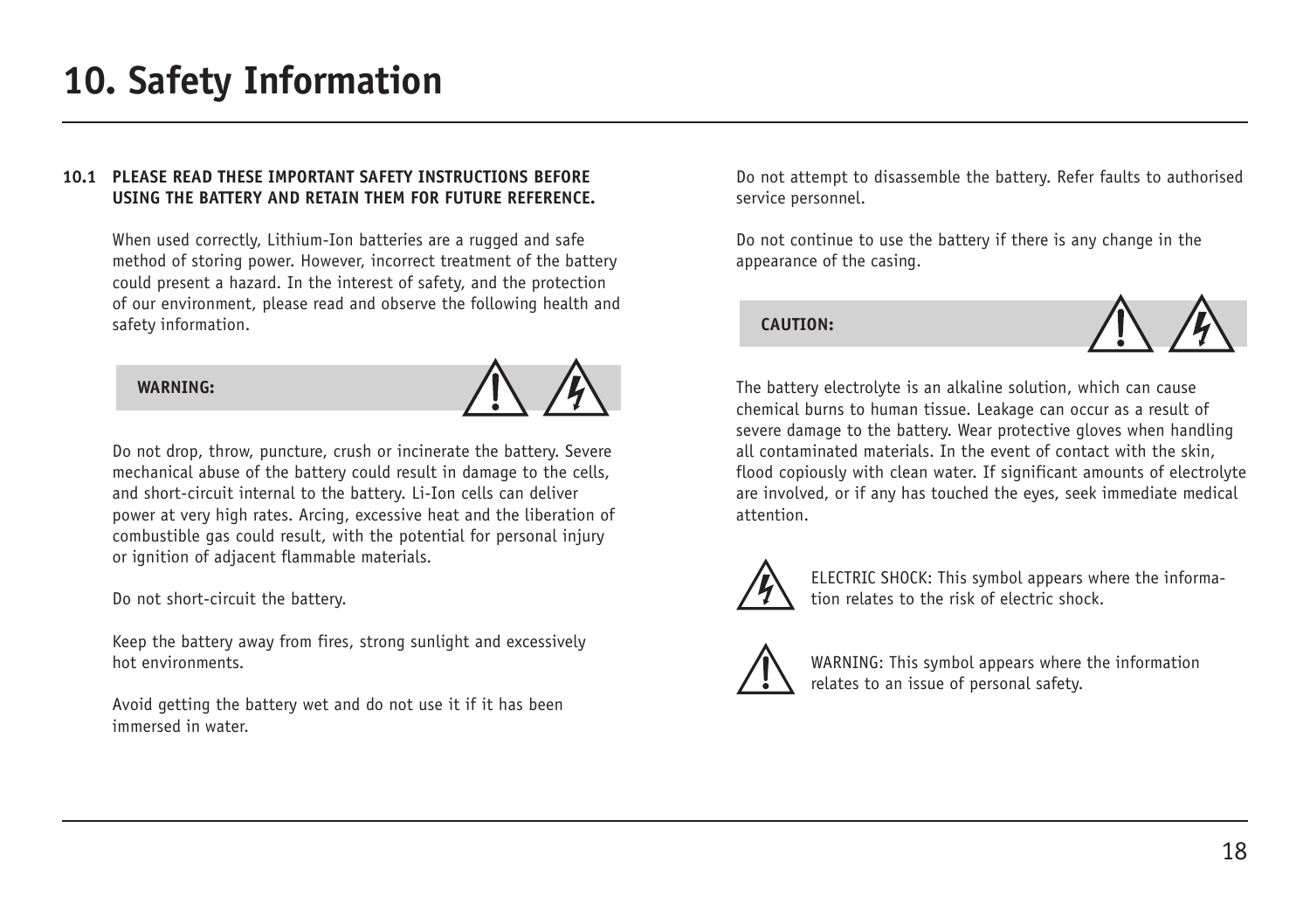# <span id="page-18-0"></span>**11. Servicing**

- **11.1** Assemblies that are external to the cell-pack enclosure can be replaced by customers in the event of damage. Parts and instructions can be obtained from PAG Ltd. or from an authorised PAG Service Centre (listed at the end of this section).
- **11.2** Customers should not attempt to open the battery case for repair or any other purpose. Unauthorised servicing invalidates the battery guarantee and its air safety status (IATA).

If a fault develops, please contact your nearest PAG Service Centre to receive a fault diagnosis, which can be carried out over the phone, via a video call or via email.

Batteries that require further analysis must be returned to your nearest PAG Service Centre. Li-Ion batteries are classified as dangerous goods and cannot be returned without prior contact. Please provide the serial numbers of the batteries you are returning for servicing in advance.

For an initial period, a Mini PAGlink battery may need to be returned to the UK Service Department for repair. After investigation, it will be classified as either: a warranty repair (WR), a chargeable repair (CR), or beyond economic repair (BER). This will be communicated to the customer in a service report, along with an estimate of the cost of repair, before any work is undertaken.

It is PAG's policy to repair its batteries, in keeping with 'the right to repair', unless it is uneconomic for the customer to do so. Circumstances that make a battery beyond economic repair include physical damage to the cells or a combination of low battery capacity and a damaged case. In these circumstances the cost of the repair would be better put towards a new battery.

If the battery is BER and you would like it returned, you must communicate this to the PAG Service Centre. If possible, batteries should be marked with a sticker that says "to be returned to the customer" before they are sent for servicing.

If the battery is BER and there is no indication that it should be returned, PAG will ask the customer when it submits the servicing report.

If PAG does not receive instruction from the customer after 6 months from the date of the report, the battery will be sent for recycling.

Please be aware that PAG is only able to return batteries that are legally safe for shipping. Batteries that have damaged cases as a result of being dropped, water-damaged batteries and batteries that have damaged cells cannot be returned.

#### **Authorised PAG Service Centres:**

#### **Europe & Middle East: Aspectra B.V.**

Spoorhaven 78, 2651 AV, Berkel en Rodenrijs, Netherlands Tel: +31 (10) 5140680 Email: info@aspectra.nl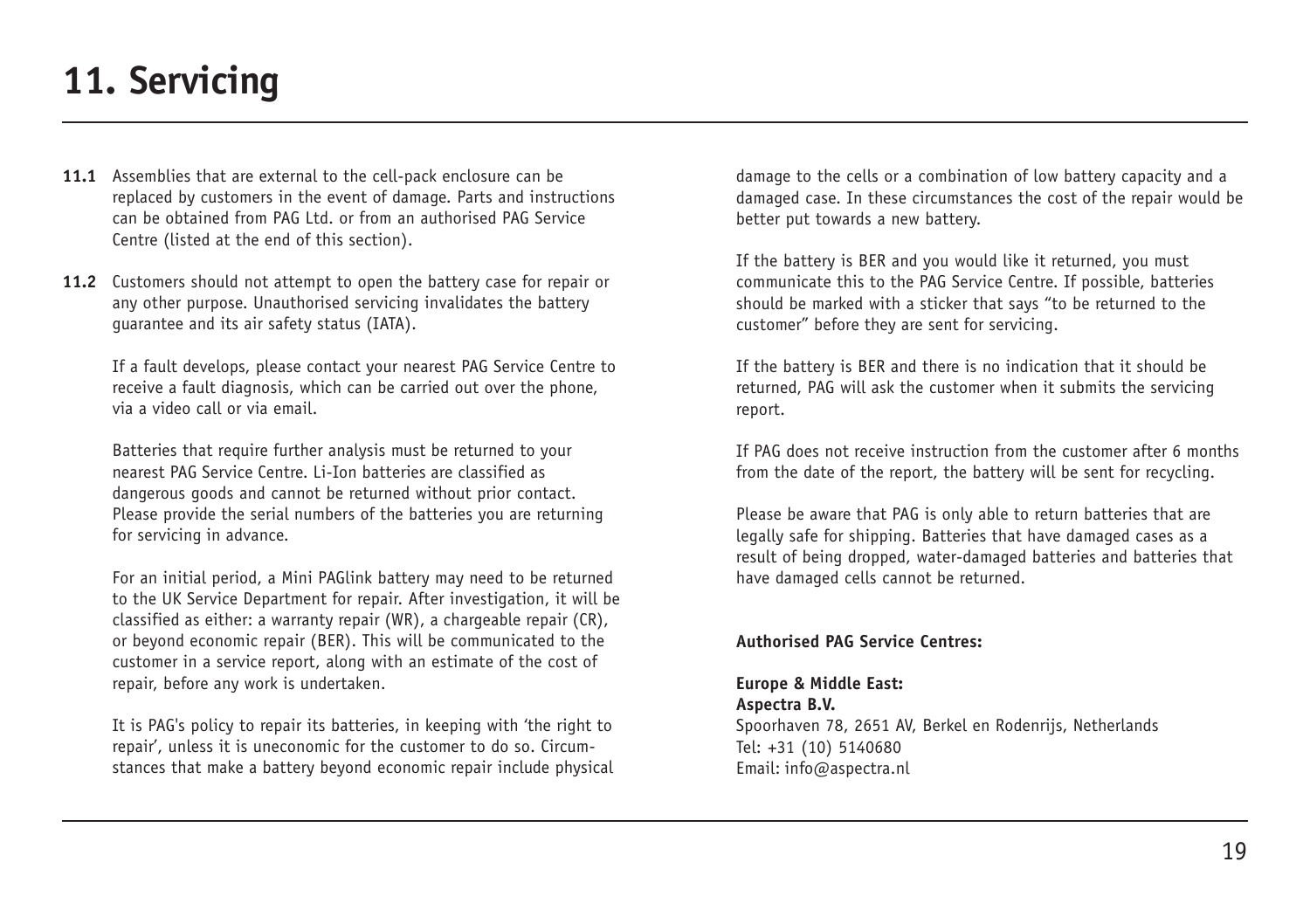# **11. Servicing**

### **UK & RoW: PAG Ltd.**

565 Kingston Road, Raynes Park, London SW20 8SA, UK Tel: +44 (0)20 8543 3131 Email: support@paguk.com

**The Americas: PAG America (a division of the Carr Distribution Group)** 18 Center Street, Ramsey, NJ 07446, USA Tel: +1 631 300 8215 Email: sales@pagamerica.com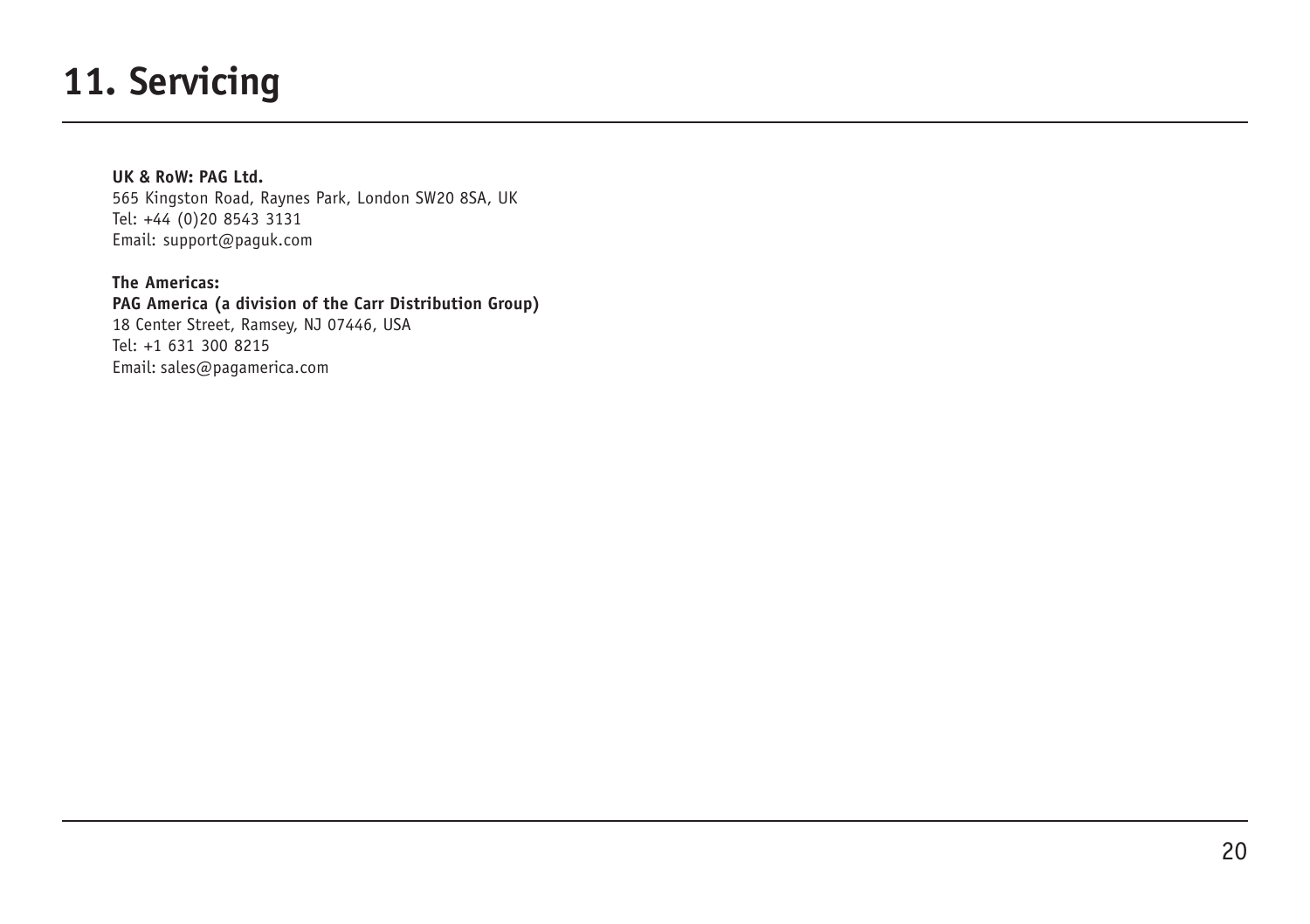# <span id="page-20-0"></span>**12. Recycling**

**12.1** Mini PAGlink Batteries are the first to feature PAG's new modular design concept. This has a dual benefit of making the batteries easier to service locally, and allowing authorised replacement of modules, including the cell-pack, whilst maintaining compliance with UN standards and IATA regulations for flight safety.

Instead of discarding working electronics and components when the cell-pack expires, they can be reused, contributing towards a more sustainable approach to resources. The modules that can be transferred to your new battery include the battery's output units, the display, the protection circuit and the front and back of the battery case. The cell-pack and the outer band are the only parts that will need to be replaced.

PAG offers its UK customers a recycling service for their expired PAG Li-Ion batteries, by prior arrangement only.

#### **Please do not attempt to return Li-Ion batteries for recycling without first contacting an authorised PAG Service Centre.**

The Li-Ion cells are recycled in accordance with EU regulations, with a 'recycling efficiency' of 59.3%.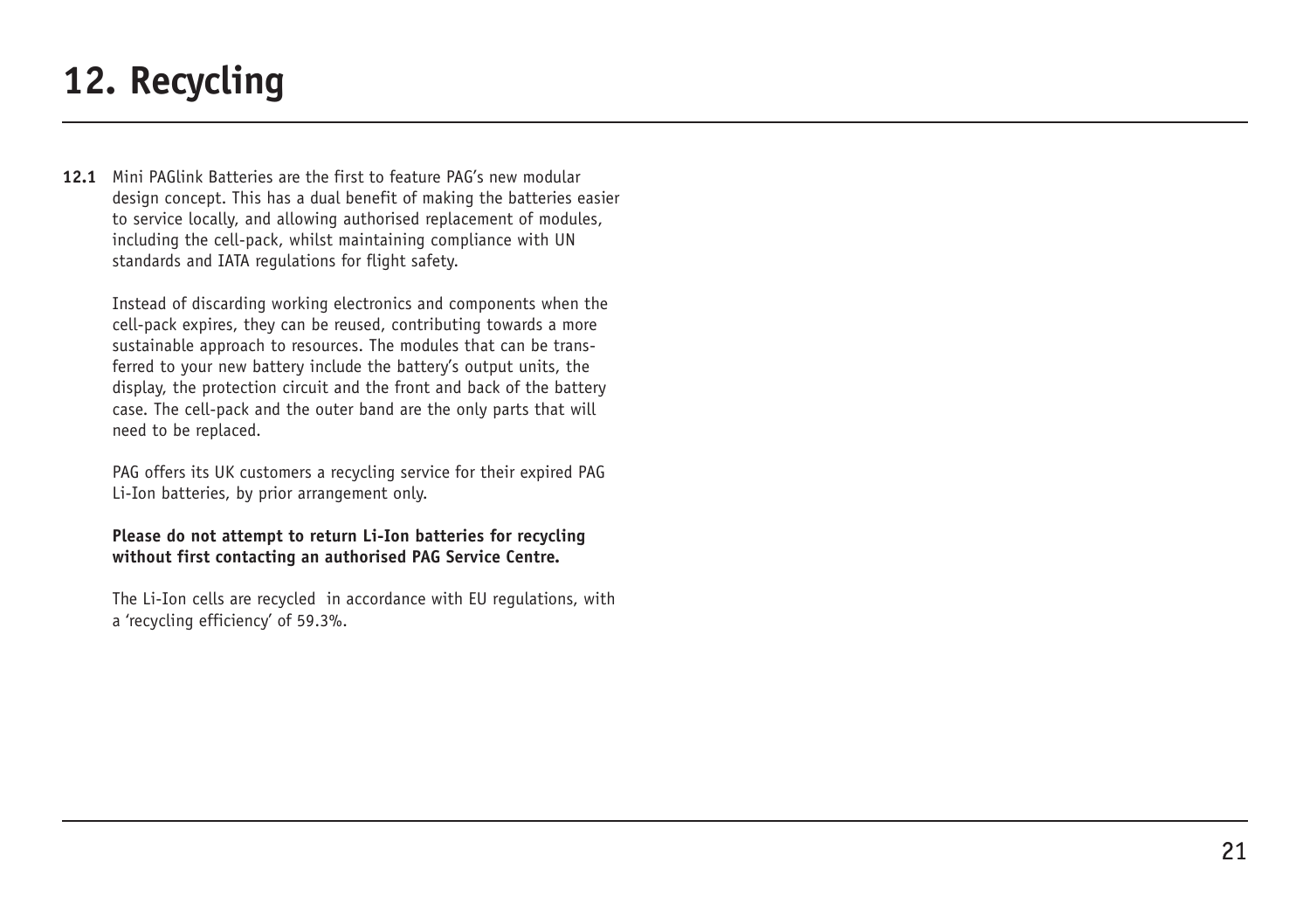### <span id="page-21-0"></span>**13. Guarantee**

**13.1** Notwithstanding any provision of any agreement the following guarantee is exclusive: PAG Limited guarantees each Mini PAGlink battery it manufactures to be free of defects in material and workmanship, under normal use and service, from the date of purchase, for the period indicated below:



### **MPL50V Model 8141**

**MPL99V Model 8241**

This guarantee extends only to the original purchaser. This guarantee shall not apply to fuses or any product or parts which have been subject to misuse, neglect, accident or abnormal conditions of operation.

In the event of failure of a product covered by this guarantee, PAG Limited will repair and calibrate equipment returned to an authorised Service Facility within the period of the guarantee, provided the guarantor's examination discloses to its satisfaction the product was defective.

The guarantor may, at its option, replace the product in lieu of repair. With regard to any equipment returned within this period, said repairs or replacements will be made without charge. If the failure has been

caused by misuse, neglect, accident or abnormal conditions of operation, repairs will be billed at a nominal cost. In such a case, an estimate will be submitted before work is started, if requested.

The foregoing guarantee is in lieu of all other guarantees, express or implied, including but not limited to any implied guarantee or merchantability, fitness or adequacy for any particular purpose or use. PAG Limited shall not be liable for any special, incidental, or consequential damages, whether in contract, tort, or otherwise.

**13.2** PAG does not limit its guarantee to an arbitrary number of cycles that may or may not be achievable within the time frame of the guarantee. Li-Ion cell-technology deteriorates with age and a time limited guarantee is essential. The number of cycles will depend on how the battery is used. While Li-Ion batteries benefit from regular use their overall life will be shortened by high-current demands, use outside of the optimum temperature range and charging at high-currents. PAG batteries are protected against life-shortening practices, and linking them for discharge contributes to a longer overall battery life. Mini PAGlink batteries are guaranteed for 2 years, with unlimited cycles during that period. There are no restrictions on the conditions of use. If the full-capacity of a PAG battery falls below 75% of its rated full-capacity, within the guarantee period, PAG will replace it without cost to the customer.